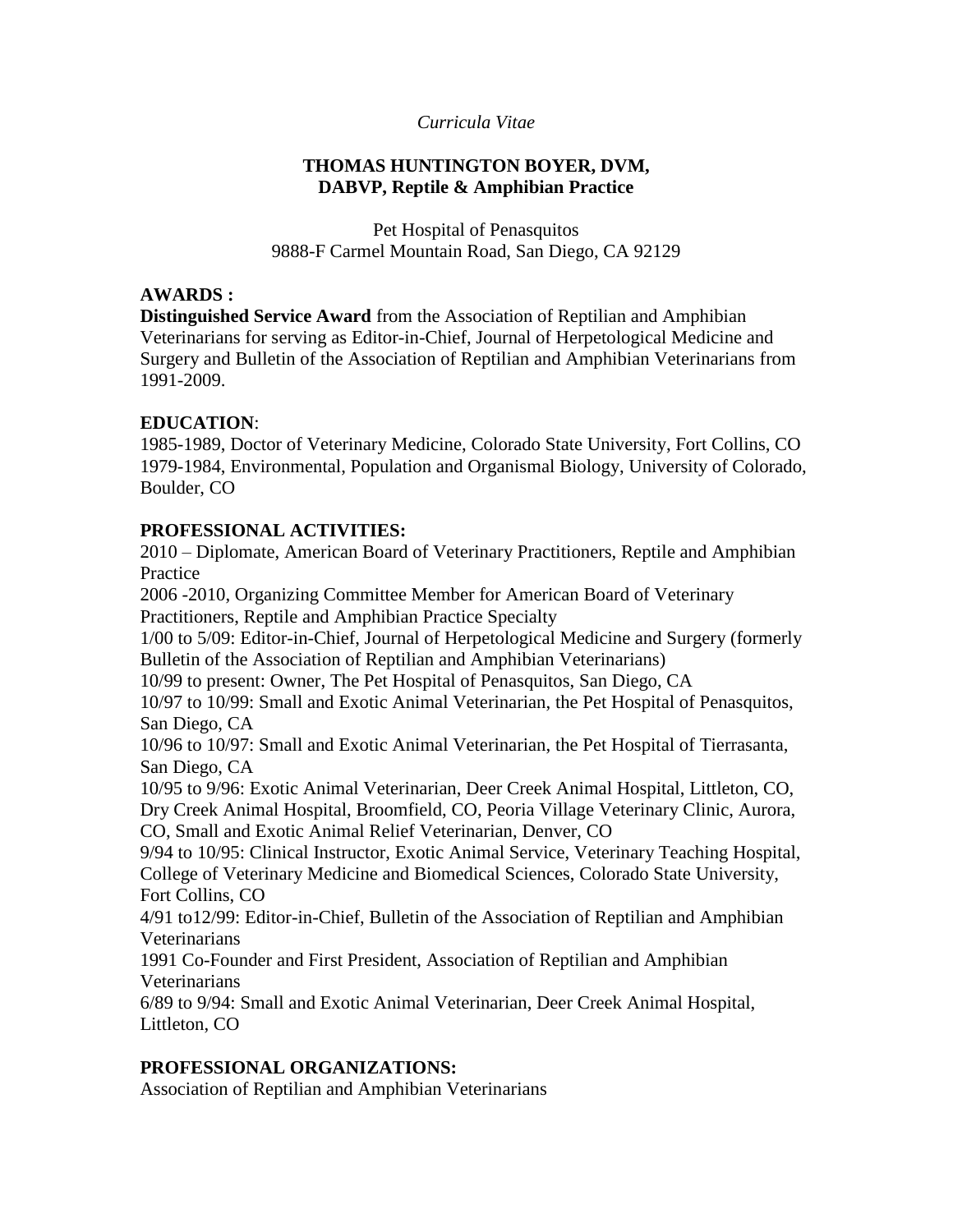American Animal Hospital Association American Veterinary Medical Association American Association of Zoo Veterinarians California Veterinary Medical Association San Diego County Veterinary Medical Association Association of Avian Veterinarians Turtle Survival Alliance

## **CHAIRMANSHIPS:**

Exotics section, Colorado Veterinary Medical Association Annual Conference, 1995- 1997.

Reptile section, North American Veterinary Conference, Orlando, FL, 1995-1997.

## **PUBLICATIONS & LECTURES:**

Boyer, TH, Smith, HM, Casa Andreu, G. The Taxonomic Relationships of the Mexican Lizard Species *Sceloporous horridus.* Bull MD Herp Society, 18(4):189-191, 1982.

Spengler, J, Prescott, K, Boyer, T. Collecting Herps in Mexico: It's Not For Everyone. Bull Philadelphia Herp Society, 30, 35-40, 1982.

Chiszar, D, Radcliffe, Byers, T, Warnock, N, Boyer, T. Predatory Behavior in Montane and Low-Land Rattlesnakes. Journal of Colorado-Wyoming Academy of Science, 1983.

Chiszar, D, Radcliffe, C, Boyd, R, Radcliffe, A, Yun, H, Smith, HM, Boyer, T, Atkins, B, Feiler, F. Trailing Behavior in Cottonmouths (*Agkistrodon piscivorus*). Journal of Herpetology, 20(2):269-272. 1986.

Radcliffe, CW, Estep, K, Boyer, T, Chiszar, D. Stimulus Control of Predatory Behavior in Red Spitting Cobras (*Naja mossambica pallida*) and Prarie Rattlesnakes (*Crotalus viridis*). Animal Behavior, 34:804-814, 1986.

Chiszar, D, Stimac, K, Boyer, T. Effect of Mouse Odors on Visually-induced and Strike-induced Chemosensory Searching in Prarie Rattlesnakes (*Crotalus viridis*). Chemical Senses, 7(3-4): 301-308, 1983.

Chiszar, D, Radcliffe, CW, Boyer, T, Behler, J. Cover-Seeking Behavior in Red Spitting Cobras (*Naja mossambica pallida*): Effects of tactile Cues and Darkness. Zoo Biology, 6:161-167, 1987.

Boyer, TH. Treatment of Starvation and Dehydration in Reptiles. Proc. International Herpetological Symposium on Captive Propagation and Husbandry. 1989.

Boyer TH. Green Iguana Care. Bulletin Association of Reptilian Amphibian Veterinarians, 1(1):12-15, 1991.

Boyer TH. Common Problems and Treatment of Green Iguanas (*Iguana iguana*). Bulletin Association of Reptilian Amphibian Veterinarians, 1(1):8-11, 1991.

Boyer, TH. Vitamin A Toxicity. Bulletin Association of Reptilian Amphibian Veterinarians. 1(1):2, 1991.

Boyer, TH. Nematodes in Chelonians. Bulletin Association of Reptilian Amphibian Veterinarians. 1(1):3, 1991.

Boyer, TH. Chelonian Shell Infection. Bulletin Association of Reptilian Amphibian Veterinarians. 1(1):3, 1991.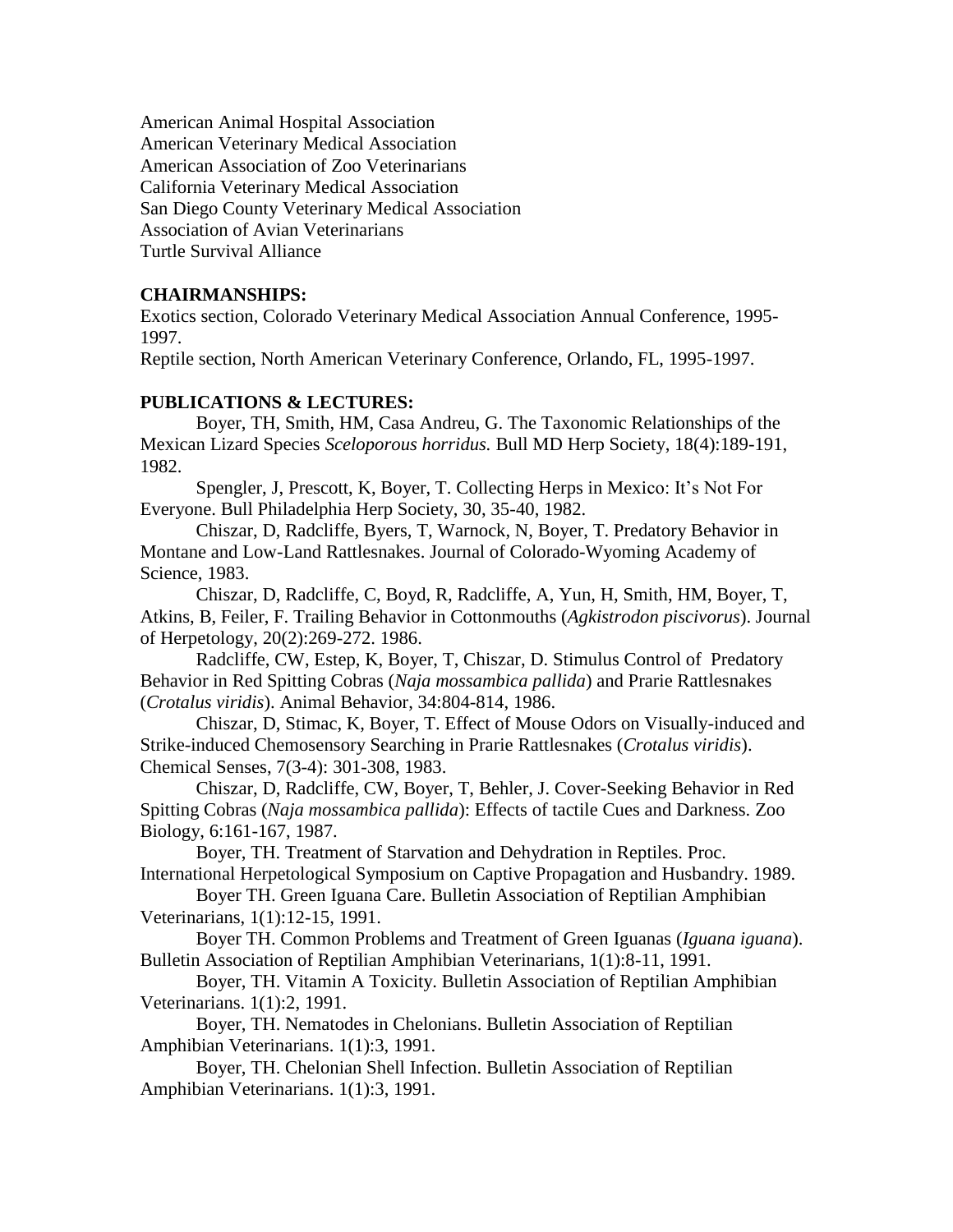Boyer, DM, Boyer, TH. Trichlorfon Spray for Snake Mites, *Ophionyssus natricis*. Bulletin Association of Reptilian Amphibian Veterinarians. 1(1):2, 1991.

Boyer, T. H. Respiratory Changes Before Ecydysis. Bulletin Association of Reptilian Amphibian Veterinarians. 1(1):2, 1991.

Boyer TH. Box Turtle Care. Bulletin Association of Reptilian Amphibian Veterinarians, 2(1):14-18, 1992.

Boyer TH. Common Problems and Treatment of Box Turtles (*Terrapene* spp.) in captivity. Bulletin Association of Reptilian Amphibian Veterinarians, 2(2):9-14, 1992.

Boyer, TH. Use of Atropine for eliminating excessive mucus in boids. Bulletin of the Association of Reptilian and Amphibian Veterinarians. 2(1):6-7, 1992.

Boyer, TH. Bacterial Culture and Sensitivity. Bulletin Association of Reptilian Amphibian Veterinarians. 2(1):6, 1992.

Boyer TH, Boyer, DM. Aquatic Turtle Care. Bulletin Association of Reptilian Amphibian Veterinarians, 2(2):13-17, 1992.

Boyer TH. Clinical Anesthesia of Reptiles. Bulletin Association of Reptilian Amphibian Veterinarians, 2(2):10-13, 1992.

Boyer, TH. Green Iguana Care. Desert Monitor. 23(4):5-10, 1993.

Boyer TH. A Practitioner's Guide to Reptilian Husbandry and Care. American Animal Hospital Association, Lakewood, CO, 109 pages, 1993.

Boyer TH, Boyer, DM. Tortoise Care. Bulletin Association of Reptilian Amphibian Veterinarians, 4(1):16-20, 1994.

Boyer TH. Emergency Care of Reptiles. Seminars in Avian and Exotic Pet Medicine, 3(4):210-216, 1994.

Boyer, T. H. Husbandry and Veterinary Care of the Green Iguana, Green Iguana Care. Scientific Presentations of the 61St Annual Meeting - American Animal Hospital Association. 103-114, 1994.

Boyer TH. Clinical Reptilian Microbiology. *In* Current Veterinary Therapy XII, Small Animal Practice, WB Saunders, Philadelphia, PA, 1353-1357, 1995.

Boyer, TH. Ferret Medicine and Surgery. Colorado Veterinary Medical Association and Colorado State University, Fort Collins, CO, May 5, 1995.

Boyer TH. Reptilian and Amphibian Drug Dosages. *In* Exotic Animal Formulary, A Supplement to AAHA's Practioner Guides to Exotic Animal Medicine. American Animal Hospital Association, Lakewood CO, 19 - 36, 1995.

Boyer, TH. Metabolic Bone Disease, Hypovitaminosis A, Hypervitaminosis A, Biology of Chelonia: Turtles, Tortoises and Terrapins, Differential Diagnosis by Symptoms: Turtles, Tortoises and Terrapins. *In* Reptile Medicine and Surgery, Mader, DR (editor). WB Saunders, Philadelphia, PA, 61-78, 382-392, 1995.

Boyer TH. Physical Examination and Restraint of Reptiles. Common Pet Reptiles. Metabolic Bone Diseases in Reptiles. Reptilian Hematology. Reptilian Microbiology. Common Problems of Green Iguanas. Proc North American Vet Conf, 635-645. 1995.

Boyer, TH. Treatment of Dehydration and Starvation in Reptiles. Queensland Reptile and Amphibian Club, 27:12-19, 1995.

Boyer TH, Getzy, D, Vap, L, Innis, C. Clinicopathologic Findings of Twelve Cases of Renal Failure in Green Iguana, *Iguana iguana* (Abstract). Proc Assoc Reptilian Amphibian Vets, Tampa, FL, 113, 1996.

Boyer, TH. Water for Tortoises. Vivarium, 7(6):46-47, 1996.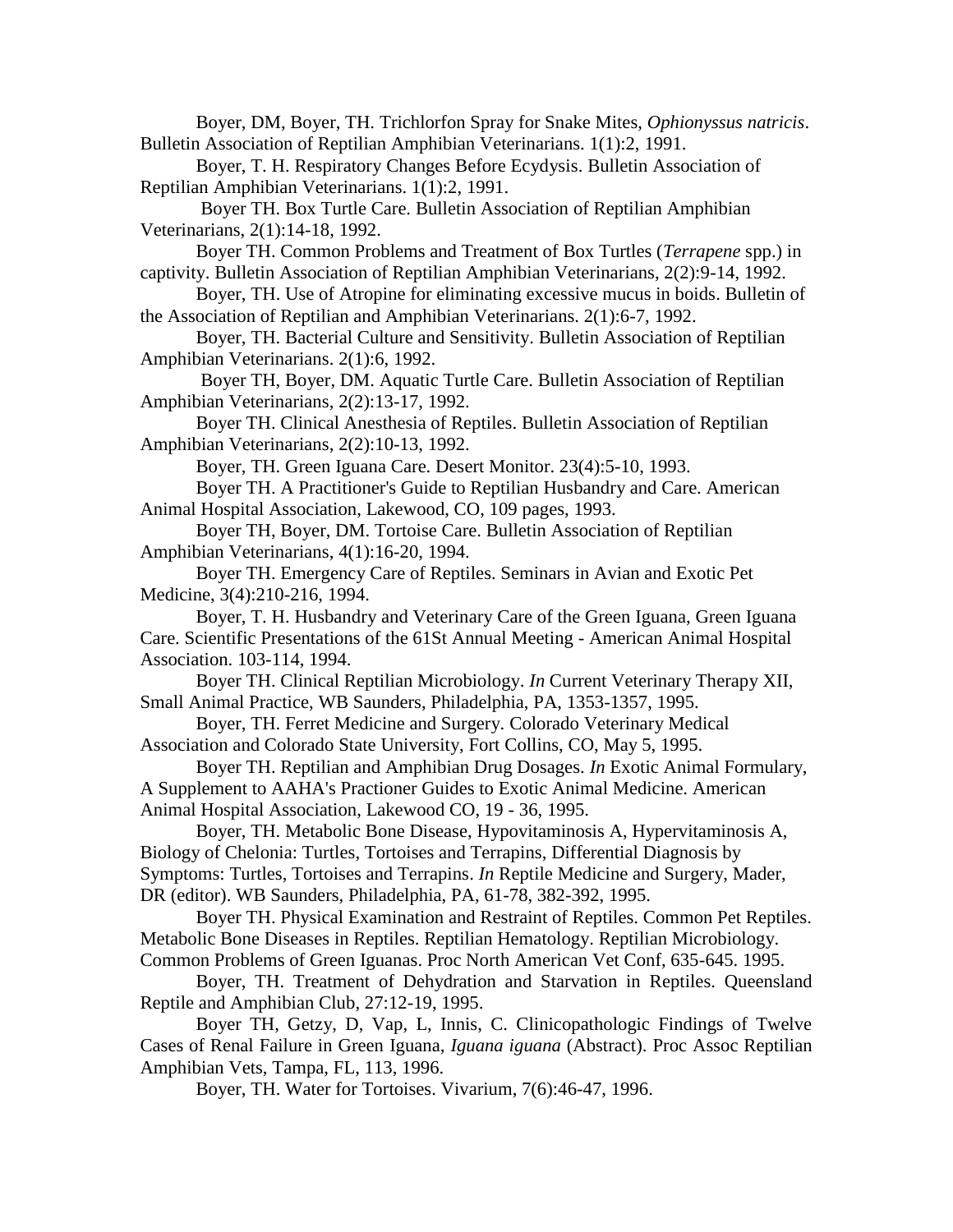Boyer, TH. Reptiles: Continuing Education Program No. 5. Nippon Animal Hospital Association, Tokyo, Osaka, Fukuoka, Japan, February, 1996.

Boyer TH. Natural History and Husbandry of the Green Iguana. Physical Examination and Basic Techniques for the Green Iguana. Diseases of the Green Iguana. Proc North American Vet Conf, Orlando, FL, 711-722. 1997.

Boyer, D, Boyer, TH. Comments on Husbandry and Medical Problems in Captive Varanids. Varanids, 1(1):4-11, 1997.

Boyer, TH. Emergency Care of Reptiles. The Veterinary Clinics of North America: Exotic Animal Practice, Critical Care, 1(1)191-206, 1998.

Boyer, TH. Essentials of Reptiles, A Guide for Practitioners. An Update to A Practitioner's Guide to Reptilian Husbandry and Care. American Animal Hospital Association Press, Lakewood, CO, 253 pages, 1998.

Antinoff, N, Bauck, L, Boyer, T, Brown, S, Harkness, J, Sakas, P. Exotic Formulary: Avian, Ferrets, Rabbits, Reptiles, Rodents, Second Edition. American Animal Hospital Association Press, Lakewood, CO, 132 pages, 1999.

Frye, FL, Garman, RH, Graczyk, TK, Boyer, TH, Miller, H. Atypical Non-Alimentary Cryptosporidiosis in Three Lizards. Proc Assoc Reptilian Amphibian Vets, 43-47, Columbus, OH, 1999.

Innis, C, Raiti, Frye, F, Boyer, TH, Bonner, B. Gross Necropsy and Histopathological Findings in Recently Imported Impressed Tortoises, Manouria impressa: 11 Cases. Proc Assoc Reptilian Amphibian Vets, Columbus, OH, 91, 1999.

Boyer, TH. Quarantine of Reptiles. Proc. 24<sup>th</sup> International Herpetological Symposium on Captive Propagation and Husbandry. New Orleans, LA, 2000.

Boyer, TH, Garner, MM, Jacobson, ER. Intranuclear Inclusion Disorder in *Morelia* spp. Proc Assoc Reptilian Amphibian Vets, 85-87, Reno, NV, 2000.

Boyer, TH, Frye, FL. Suspected Adenoviral Hepatitis Transmission form Juvenile to Adult Bearded Dragons, *Pagona vitticeps*. Proc Assoc Reptilian Amphibian Vets, Reno, NV, 69-71. 2000.

Innis, CJ and Boyer, TH. Chelonian Reproductive Diseases. The Veterinary Clinics of North America: Exotic Animal Practice, Reproductive Medicine, 5(3):555-578, 2002.

Boyer, TH. Paramyxovirus and Herpes Virus. Proc.  $26<sup>th</sup>$  International Herpetological Symposium on Captive Propagation and Husbandry. 2002.

Boyer, TH. Autoimmmune Hemolytic Anemia in a Parson's Chameleon, Calumma parsonii parsonii. Proc Assoc Reptilian Amphibian Vets, Reno, NV, 81-84, 2002.

Boyer, TH, Garner, MM. Cutaneous Disseminated Pulmonary Aspergillosis in a Western Diamondback Rattlesnake (*Crotalus atrox*). Proc Assoc Reptilian Amphibian Vets, Naples, FL, 118-120, 2004.

Boyer, TH, Garner, MM, Latimer, KS. Paramyxovirus infection in a Thai Water Dragon (*Physignathus concinus*). Proc Assoc Reptilian Amphibian Vets, Tucson, AZ, 93- 96, 2005.

Boyer, TH, Garner, MM. *Emmonsia* Fungal Stomatitis in a Bearded Dragon (*Pogona vitticeps*). Proc Assoc Reptilian Amphibian Vets, Tucson, AZ, 97-99, 2005.

Boyer, TH.. Biology and Husbandry of Turtles, Tortoises and Terrapins, Hypovitaminosis A and Hypervitaminosis A, Differential Diagnosis by Symptoms: